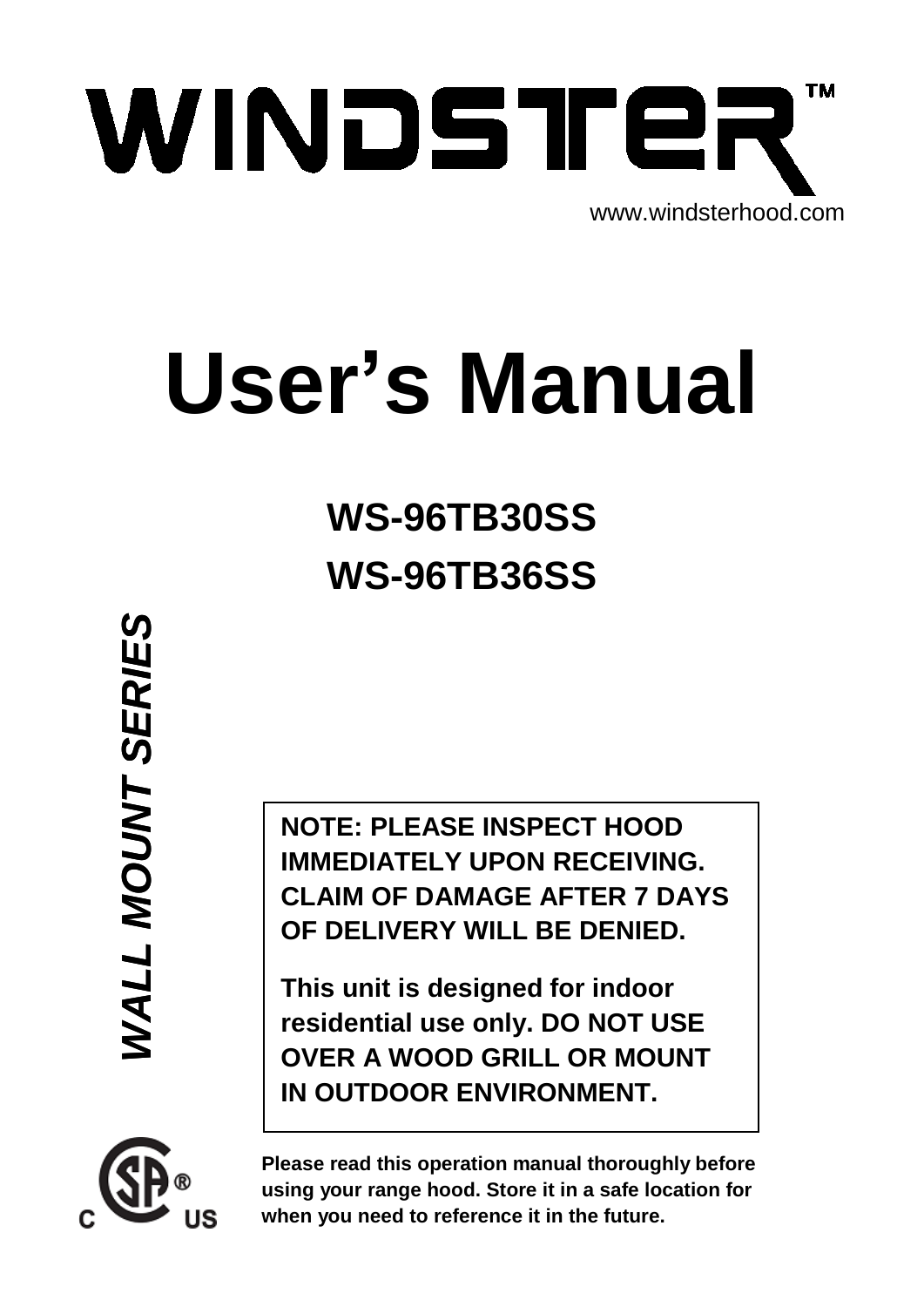# TABLE OF CONTENTS 1

# **Table of Contents**

| Part List / Replacement / Wiring Diagram  13 |
|----------------------------------------------|
|                                              |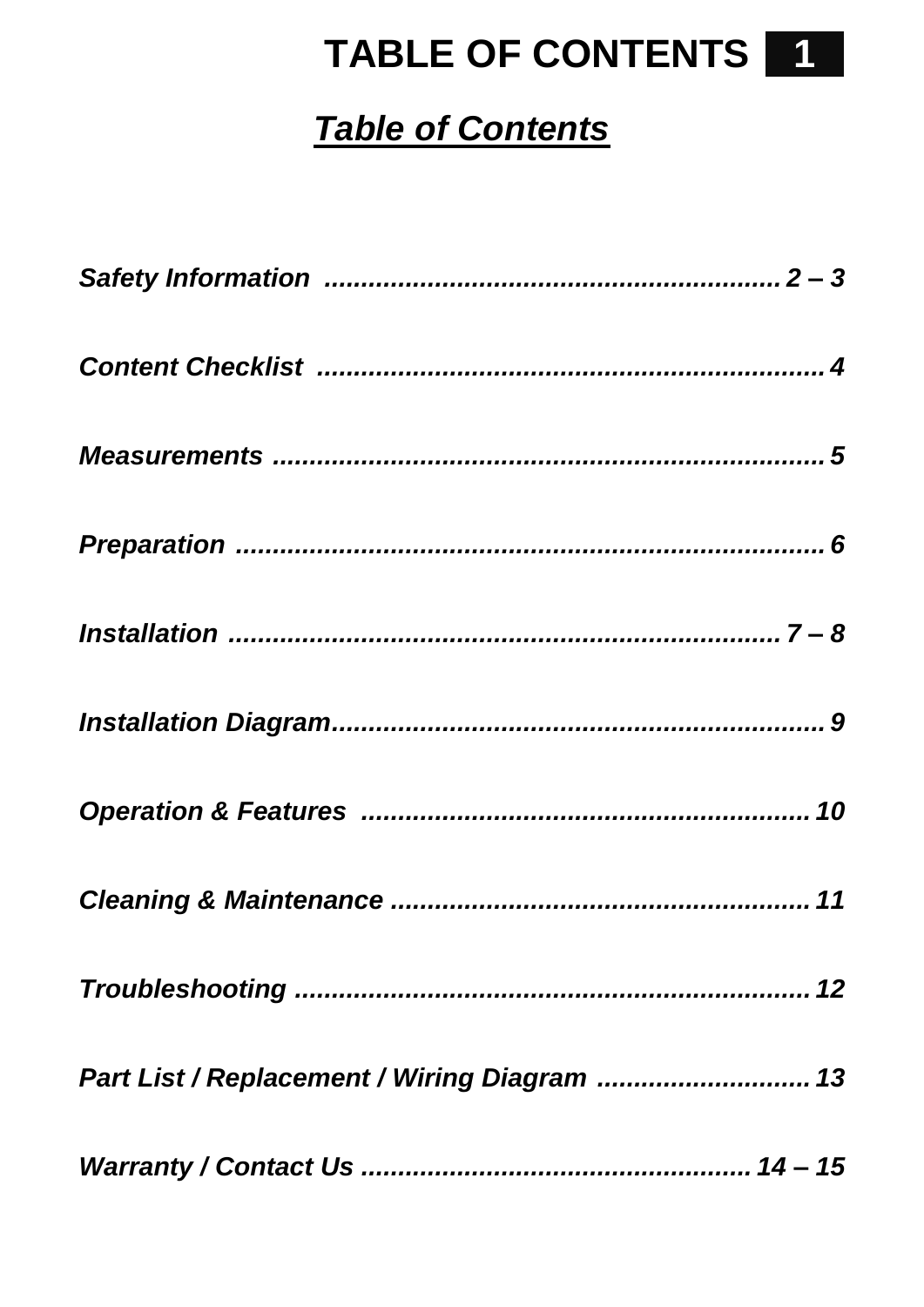# **2 SAFETY INFORMATION**

# *SAFETY INFORMATION*

# **TO REDUCE THE RISK OF A FIRE, ELECTRICAL SHOCK, AND/OR INJURY OBSERVE THE FOLLOWING:**

#### Unit is intended for indoor residential use only. If you should have questions, contact the manufacturer at the address or telephone number listed in the warranty.

- In case the unit should need to be cleaned or repaired, switch power off at service panel and lock service disconnecting means to prevent power from being switched on accidentally. When the service disconnecting means cannot be locked, securely fasten a prominent warning device, such as a tag, to the service panel.
- Installation work and electrical wiring must be done by a qualified technician in accordance with all applicable codes and standards, including fire-rated construction.
- Sufficient air is needed for proper combustion and exhausting of gases through the flue (chimney) of fuel burning equipment to prevent back drafting. Follow the heating equipment manufacturer's guideline and safety standards such as those published by the National Fire Protection Association (NFPA), and the American Society of Heating, Refrigeration and Air Conditioning Engineers (ASHRAE), and the local code authorities.
- Because the unit is made of stainless steel, it may contain sharp edges. Be careful to avoid cuts and abrasions by wearing protective gloves during installation and cleaning.
- Before you begin to cut or drill into the wall, verify that there is no electrical wiring or any other hidden electrical components.
- Ducted fans must always be vented to the outdoors.
- The unit must be properly grounded and installed at the recommended height before beginning operation.
- To reduce the risk of fire, use only metal ductwork.

## **CAUTION: FOR GENERAL VENTILATING USE ONLY. DO NOT USE TO EXHAUST HAZARDOUS OR EXPLOSIVE MATERIALS AND VAPORS**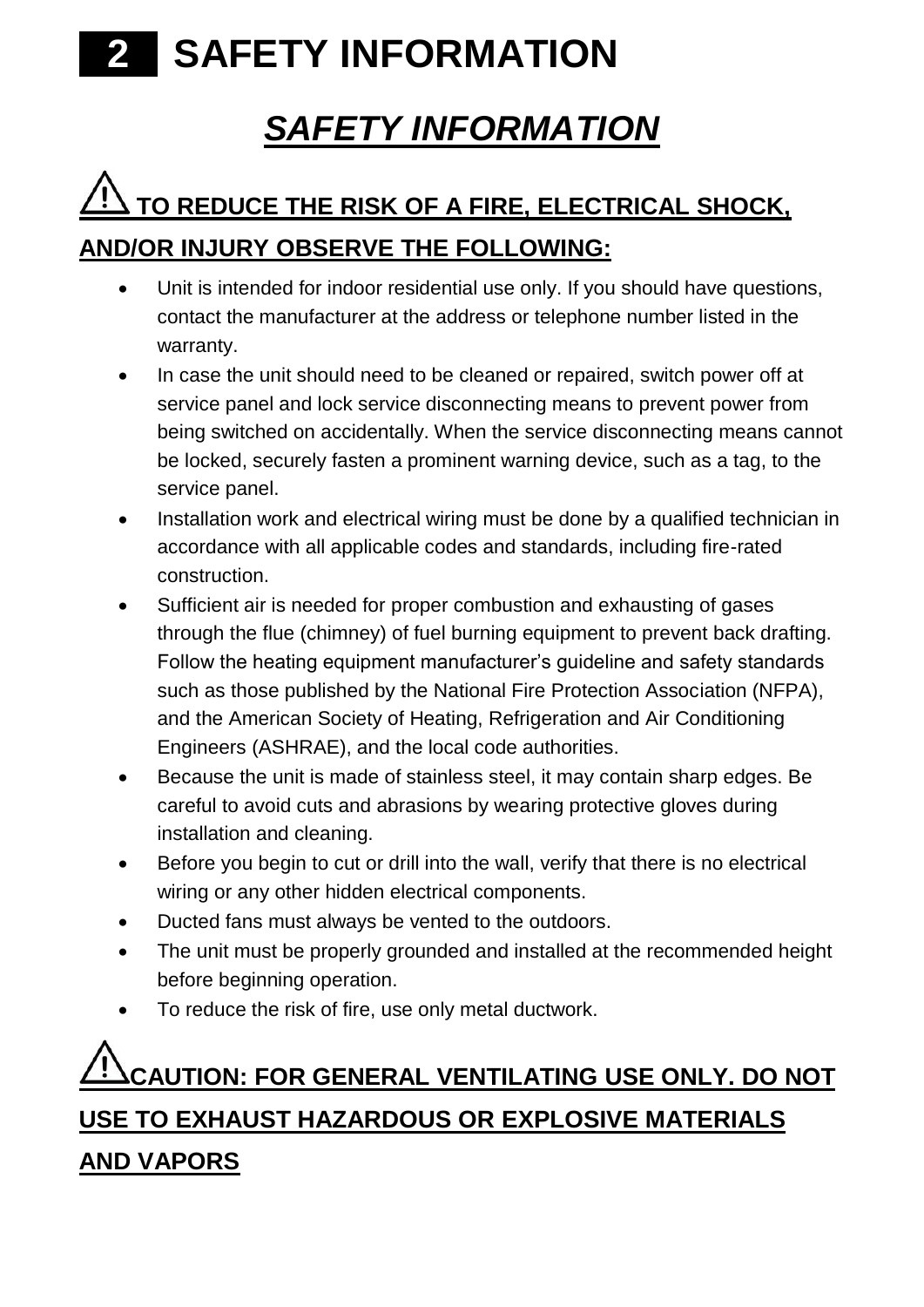# **SAFETY INFORMATION 3**

### **TO REDUCE THE RISK OF FIRE, OR ELECTRIC SHOCK, DO NOT USE THIS FAN WITH ANY SOLID-STATE SPEED CONTROL DEVICE.**

- Regardless of heat level, never leave any surface materials unattended while operating an open flame.
- Always turn hood ON when cooking at high heat or when flambéing food (i.e. Crepes Suzette, Cherries Jubilee, Peppercorn Beef Flambé).
- Depending on amount of usage, clean ventilating fans and filters frequently. Grease should not be allowed to accumulate on fan or filter. For instructions on the how to clean, see maintenance page.
- Never leave surface units unattended at high settings. Boil-overs may cause smoking and greasy spillovers may ignite as result. Heat oils slowly on low or medium settings.
- Use proper pan size. Always use cookware appropriate for the size of the surface element.

# **TO REDUCE THE RISK OF INJURY TO PERSONS IN THE EVENT OF A RANGE TOP GREASE FIRE, OBSERVE THE**

#### **FOLLOWING:**

- SMOTHER FLAMES with a close-fitting lid, cookie sheet, or metal tray, then turn off the burner. BE CAREFUL TO PREVENT BURNS. If the flames do not go out immediately, EVACUATE AND CALL 911.
- NEVER PICK UP A FLAMING PAN —Doing so may result in serious burns and possibly spread the fire.
- DO NOT USE WATER Grease fire must be extinguished before further action may be taken. Using water will agitate the grease and may cause a violent steam explosion.
- Use a Fire Extinguisher ONLY if:
	- \* You know you have a Class ABC extinguisher, and you already know how to operate it.
	- $\div$  The fire is small and contained in the area where it started.
	- $\div$  The fire department is being called.
	- \* You are able to safely control the fire with your back to an open exit. \* Based on "Kitchen Fire safety Tips" published by NFPA.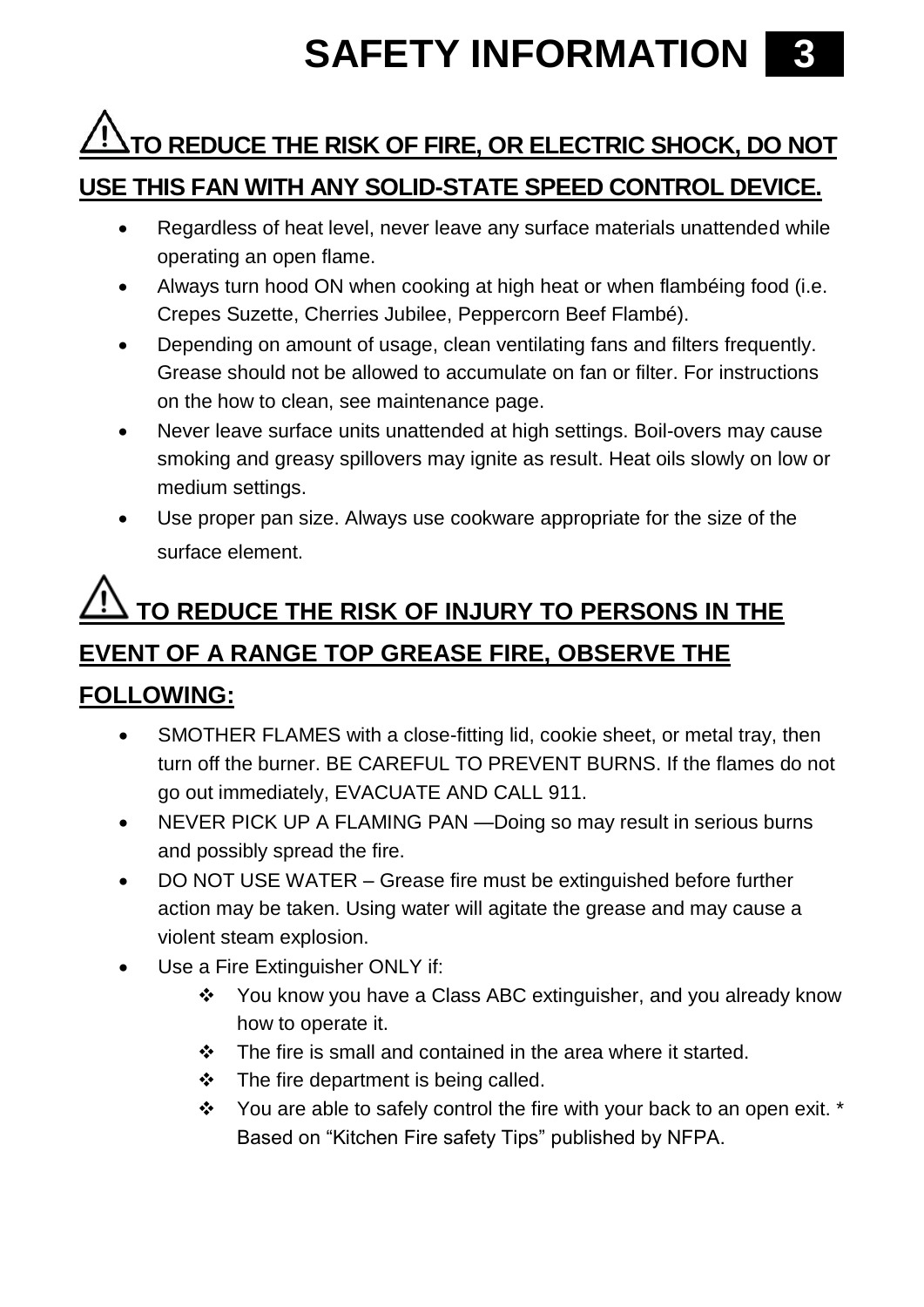# **4 CONTENT CHECKLIST**

# *CONTENT CHECKLIST*

#### **1. CONTENTS INCLUDED**

- a. (1) WS-96TB series (30" or 36") hood assembly
- b. (1) Lower duct cover (16-5/8")
- c. (1) Upper duct cover (19-3/4‖)
- d. (1) User's manual
- e. (1) 7" transition collar
- f. (1) Aluminum filter
- g. (1) Screw packet

#### **2. CONTENTS NOT INCLUDED**

- a. WS-96TBEXTDC (Extension duct cover)
- b. WS-96TBBF (Baffle filter)
- c. WS-96TBDK (Ductless kit)
- d. WS-96TBCF (Charcoal filter)
- e. WS-96TBCFMR (CFM reducer)
- f.  $6$ " / 7" Aluminum or metal piping
- g. Damper

#### **3. TOOLS REQUIRED (NOT INCLUDED)**

- a. Safety gloves
- b. Safety glasses
- c. Electric drill w/ starter bit
- d. Utility knife
- e. Spirit level
- f. Measuring tape
- g. Writing instrument (pen, marker, pencil)
- h. Aluminum tape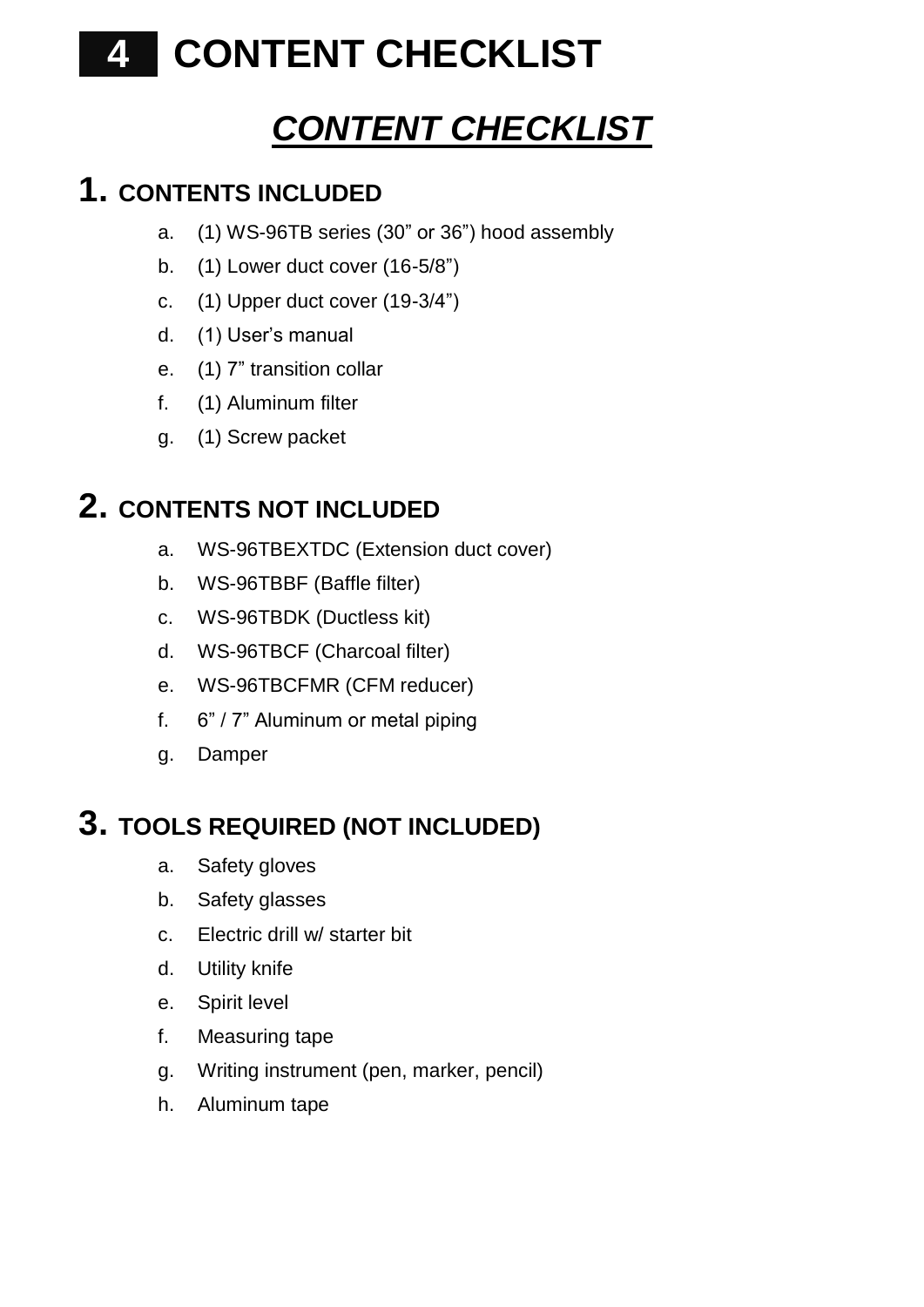**MEASUREMENTS 5**

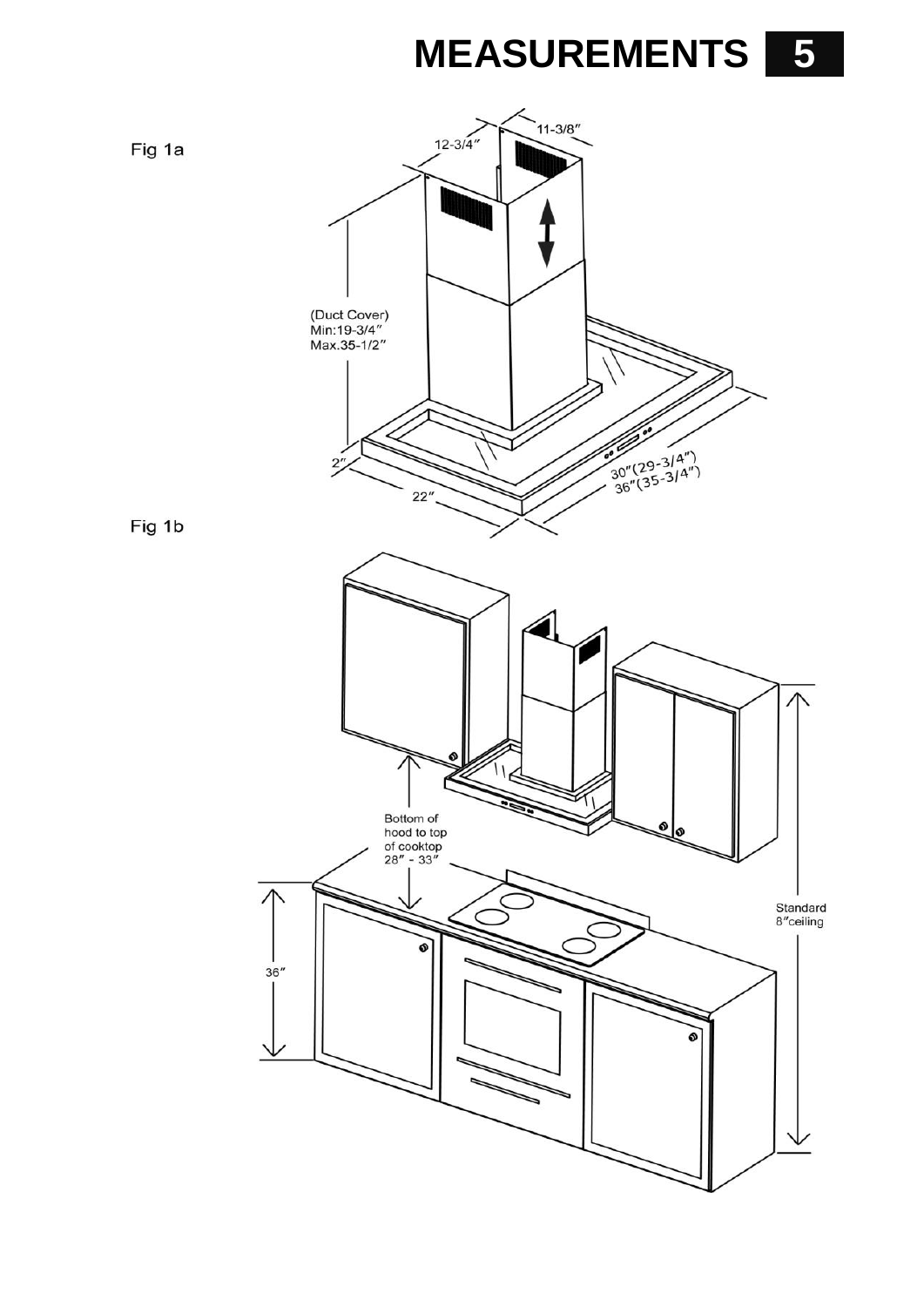

### *PREPARATION*

### **1. BEFORE YOU START \*\*BE SURE YOUR UNIT WILL FIT YOUR CEILING HEIGHT\*\* \*\*DO NOT INSTALL IF DAMAGED\*\***

#### **\*\*RETURN OR EXCHANGE WILL BE DENIED IF INSTALLED\*\***

- a. Be sure you have all the content of your purchase and required tools for this installation.
- b. Installation may take at least 2 to 3 hours from start to finish.
- c. Plan to use as few elbows or turns as possible for more efficient air flow.
- d. Collar size may need to be increased if utilizing a long duct run.
- e. At least 12" of vertical duct is required before any turn.
- f. Do not try to install this unit by yourself, SERIOUS INJURY MAY OCCUR.
- g. At least two people are needed for installation.
- h. Hiring a certified installer and electrician is recommended.

#### **2. LOCATION**

#### **\*\*THIS MODEL MAY NOT FIT ALL CEILING HEIGHTS\*\***

- a. Determine the exact location you where want to install the range hood.
- b. Recommended distance between cooktop and range hood is 28" 33".
- c. Range hood should be mounted at stated measurements to ensure performance and lifespan of electrical components.
- d. Correctly measure the dimension needed to install the unit.

#### **3. HOOD**

- a. Inspect for any sign of defect or damage. (ie. scratches, dents, loose seams, etc.)
- b. Power up the unit to make sure it is working properly.

### **Use Fig. 1a and 1b on page 5 for measurements**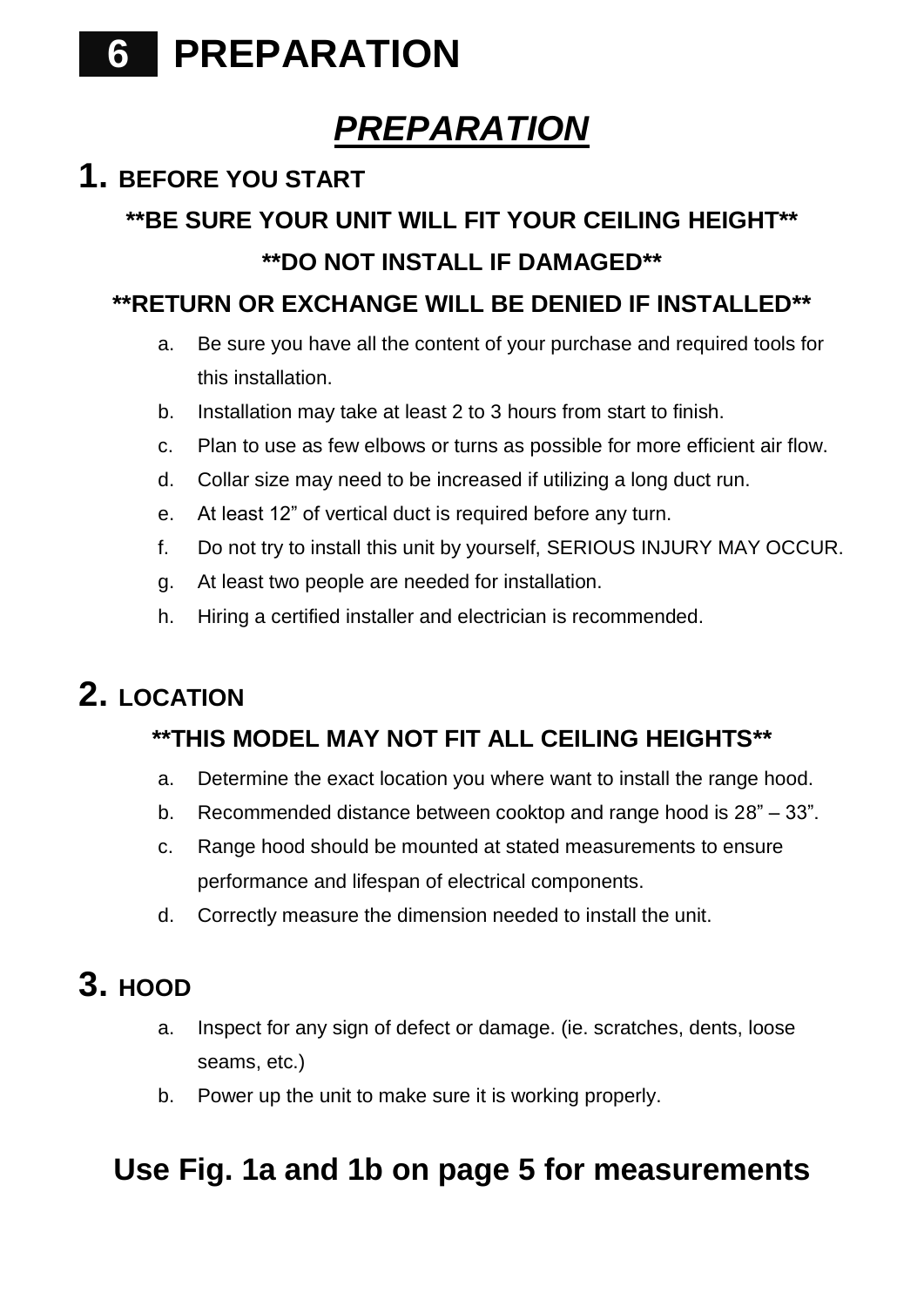# *INSTALLATION*

#### **1. WALL MOUNT INSTALLATION**

- a. Make sure all preparation steps are completed.
- b. Determine your ceiling height to see if you need an extension.
	- i. Hood unit height  $= 3-1/4$ " (30" model only)
	- ii. Hood unit height  $= 4-1/4$ " (36" model only)
	- iii. Duct cover height =  $16-5/8$ " (lower) +  $19-3/4$ " (upper)
	- iv. Minimum height (Standard duct cover only) =  $19-3/4$ "
	- v. Maximum height (Standard duct cover only) =  $35-1/2$ "
	- vi. (OPTIONAL) Extension DC Minimum height = 39-3/4"
	- vii. (OPTIONAL) Extension DC Maximum height = 55-1/2"
- c. Determine the location you want to install the range hood. **(Fig. 2a)**
- d. Prepare back wall frame with cross wood support.
- e. Mount the unit onto wall with mounting screws (not included)
- f. Adjust the duct cover mounting bracket to your desired height.
- g. Use a spirit level to ensure the balance of the hood is true.
- h. (OPTIONAL) Use the conversion collar for 7" ducting.
- i. Connect a  $6$ " or  $7$ " ducting to the collar of the hood.
- j. Connect the exhaust piping to the outlet of the unit. **(Fig. 2b)**
- k. Finish off by sealing the connection point with aluminum tape.
- l. Slide the duct cover into the unit and adjust its height. **(Fig. 2c)**
- m. Secure it with the (6) duct cover screws provided. **(Fig. 2d)**

### **2. EXTENSION DUCT COVER INSTALLATION EXTENSION MAY REQUIRE MODIFICATION**

#### **Windster Hood will not be responsible for any modification done.**

- a. Replace the original upper duct cover piece with the extension.
- b. Determine the desired height (up to 10' ceiling) to mount the duct cover.
- **c. REPEAT STEP F – M of Section 1 WALL MOUNT INSTALLATION section.**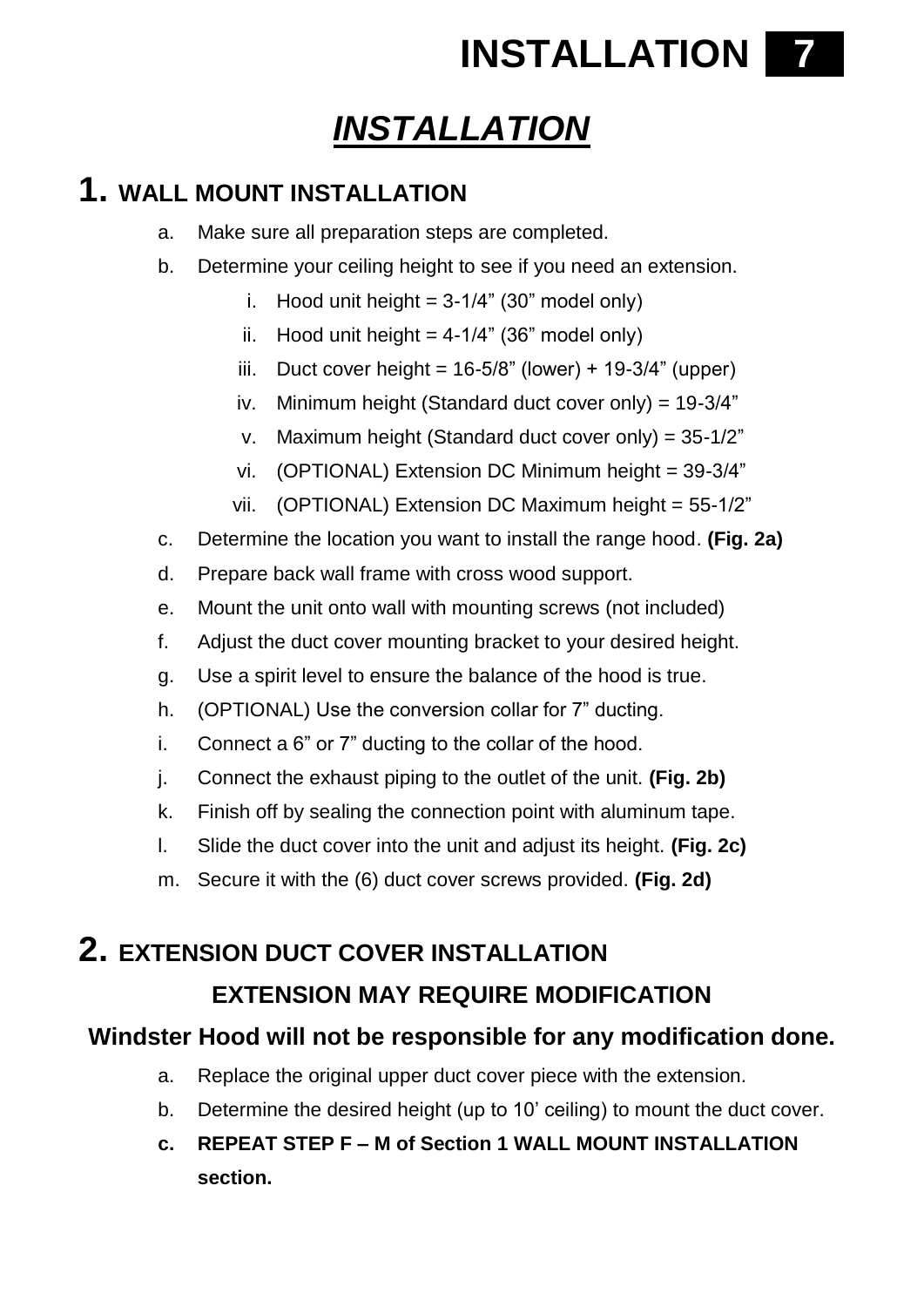# **8 INSTALLATION**

#### **3. COLD WEATHER INSTALLATION (OPTIONAL)**

- a. Check with your local building codes to see if a CFM reducer is an acceptable alternative to make-up air.
- b. Remove the WS-96TBCFMR (CFM Reducer) and inspect for any sign of defect or damage. (ie. Cracks, broken flips)
- **c. AFTER COMPLETING Step A – G of Section 1 WALL MOUNT INSTALLATION.**
- d. Place the CFM reducer onto the outlet of the unit and seal the connection point with aluminum tape. (Be sure it is secure with no opening or gaps)
- e. Connect a 6" or 7" ducting to the collar of the hood.
- f. Connect the exhaust piping to the outlet of the unit. **(Fig. 2b)**
- g. Finish off by sealing the connection point with aluminum tape.
- h. Slide the duct cover into the unit and adjust its height. **(Fig. 2c)**
- i. Secure it with the (6) duct cover screws provided. **(Fig. 2d)**

#### **4. DUCTLESS INSTALLATION**

- **a. AFTER COMPLETING Step A – G of Section 1 WALL MOUNT INSTALLATION.**
- b. Remove the WS-96TBDK (ductless kit) and inspect for any sign of defect or damage. (ie. dents, broken inlet)
- c. Mount the ductless kit at the top of the ceiling using the screws provided.
- d. Make sure the duct cover vent opening aligns with the air diverter. **(Fig. 2e)**
- e. Connect a 6" or 7" ducting to the collar of the hood.
- f. Connect the exhaust pipe to the outlet of the unit. **(Fig. 2b)**
- g. Connect the exhaust pipe to the air diverter collar. **(Fig. 2f)**
- **h. REPEAT STEP K – M of Section 1 WALL MOUNT INSTALLATION.**

### **Installation diagram available on next page**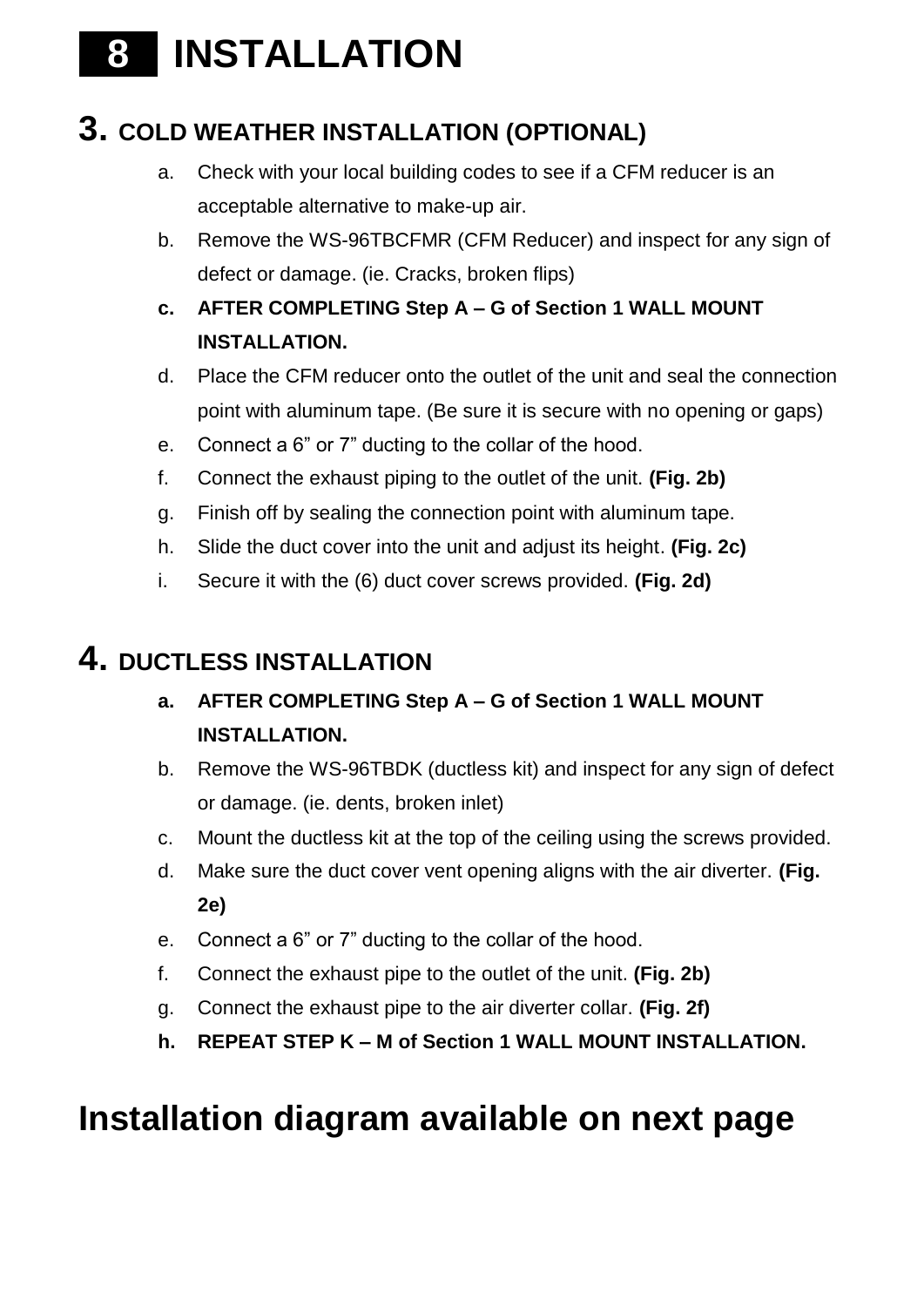# **INSTALLATION DIAGRAM 9**

### *INSTALLATION DIAGRAM*

Fig. 2a



Fig. 2c









Fig. 2f

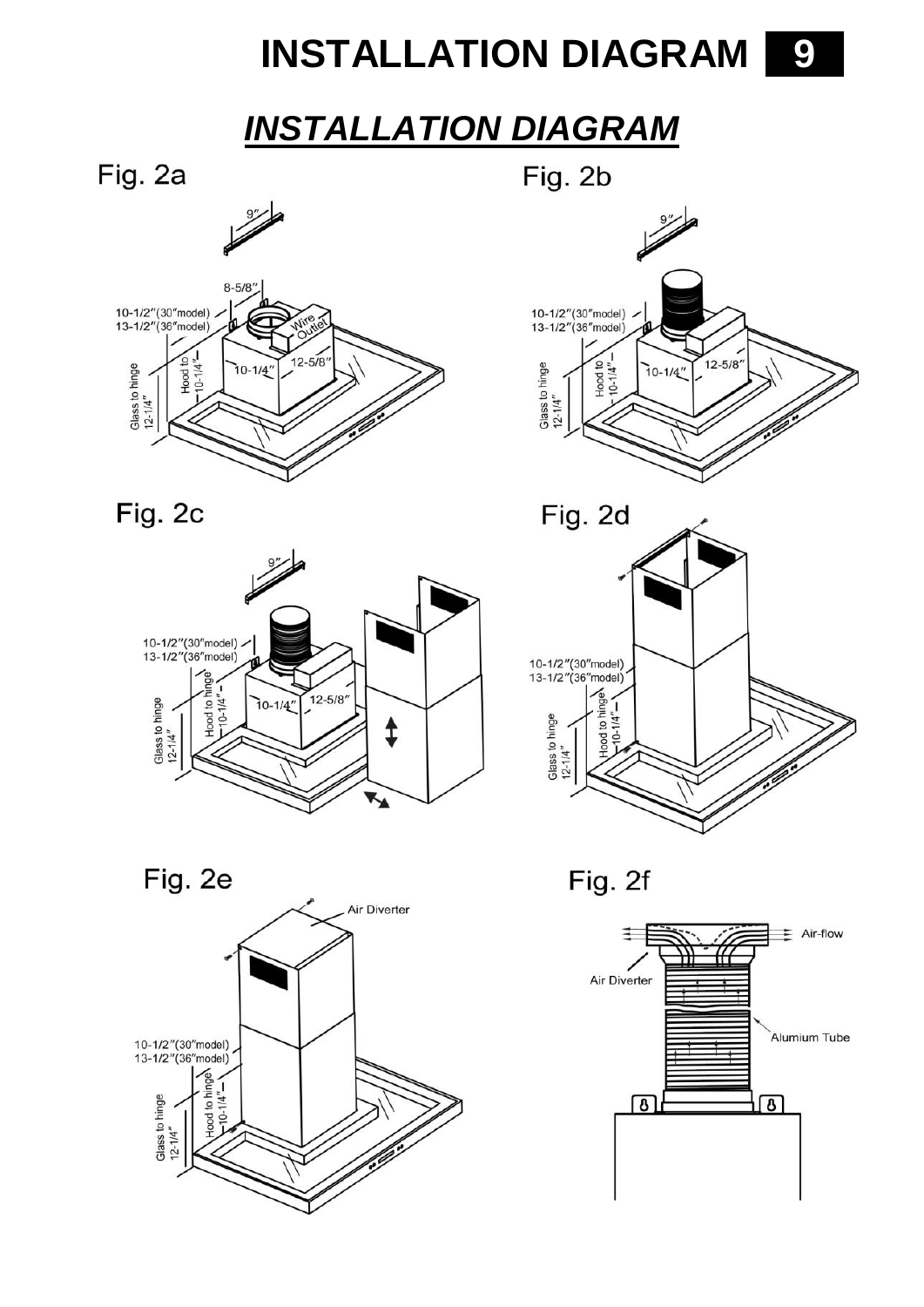# **10 OPERATION & FEATURES**

## *OPERATION & FEATURES*

#### **1. ELECTRONIC CONTROL SWITCH (from Left to Right)**



a. Button 1  $\textcircled{4}$  – Power / 2 minute Delay Shut-off

b. Button  $2 \circledcirc$  – Light Switch

- c. Button 3  $\overline{O}$  Increase Fan Speed
- d. Button 4  $\odot$  Decrease Fan Speed
- Turn Off: Press "Button 1" for a 2 minute delay shut-off. A countdown icon will appear and the screen will begin to flash at which point the unit will turn off after two minutes.

**Turn off Fan: Press "Button 1" twice to turn off the fan only.** 

#### Turn on/off the Light: Press "Button 2"

\*Only Delay shut-off can turn off both the fan and lights\*

#### **Set the Clock**

- 1) Hold "Button 2" for 3 seconds until clock icon show up and hour section begins flashing.
- 2) Use "Button 3 and 4" to adjust the hour.
- 3) Press "Button 2" again to adjust the minutes. The minute section will flash.
- 4) Use "Button 3 and 4" to adjust the minutes
- 5) Press "Button 2" to finish setup.

\*If no button is pressed for 5 seconds the display will return to normal\*

\*Setup can be done when unit is off\*

\*Clock will dim when hood is not in use\*

#### **2. ALUMINUM FILTER**

a. (1) 13-5/8" x 11-3/8" aluminum filters

#### **3. CHARCOAL FILTERS \*\*DO NOT WASH CHARCOAL FILTERS! IT WILL DISSOLVE!!\*\***

- a. Replace safety filter with charcoal filter. **(Fig. 3a)**
- b. Installation is complete after the charcoal filter is secured in place.
- c. When to replace a charcoal filter will depend on:
	- i. How often you cook
	- ii. How long you cook
	- iii. Types of food you cook

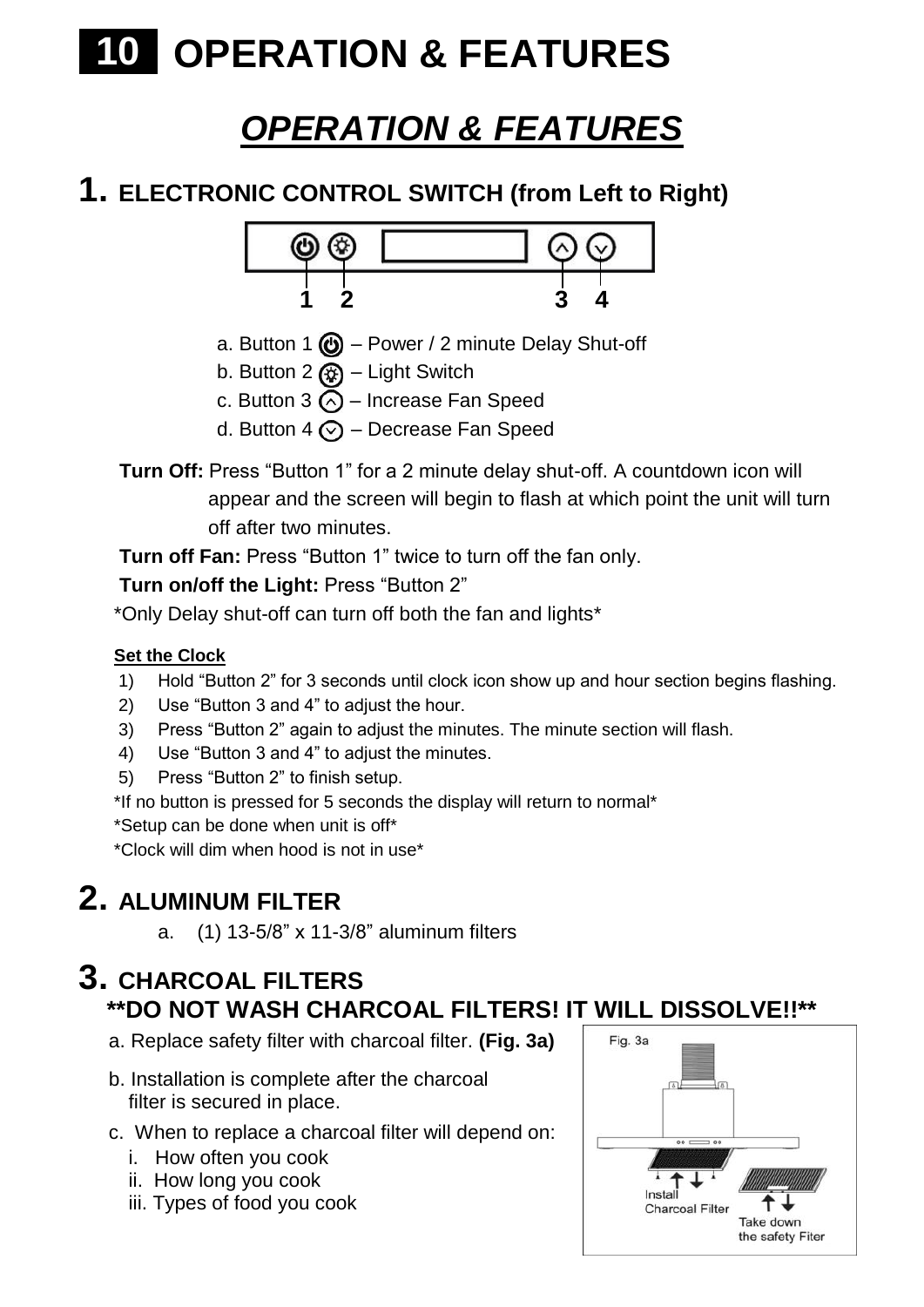# **CLEANING & MAINTENANCE 11**

# *CLEANING & MAINTENANCE*

#### **.WARNING!!!.**

**To prevent the possibility of a fire and explosion, do not use flammable liquids or solvents to clean the unit or any of its parts.**

**Check to make sure all power sources are disconnected before servicing or taking unit apart for cleaning.**

**Please thoroughly clean the unit weekly as stainless steel can rust under certain condition or by improper cleaning.**

#### **1. RANGE HOOD**

- a. Use household cleaner to remove grease or dirt from the outer shell of the unit. Spray on wiping cloth or sponge and wipe in the direction of the grain to avoid scratching the unit. **(DO NOT SPRAY DIRECTLY ONTO UNIT)**
- b. Clean the inner working of the unit periodically to avoid grease build-up.
- c. Do not open control switch panel while the hood is connected to power.
- d. Use stainless steel cleaner to bring back the luster of the unit.

#### **2. ALUMINUM FILTER**

- a. Remove aluminum filter from unit and place in warm soapy water.
- b. Clean the filter regularly to maintain efficient suction power.
- c. Do not drop filter.
- d. Let it soak thoroughly and then clean it with a wiping cloth or sponge.
- e. Filter may also be cleaned using residential dishwasher.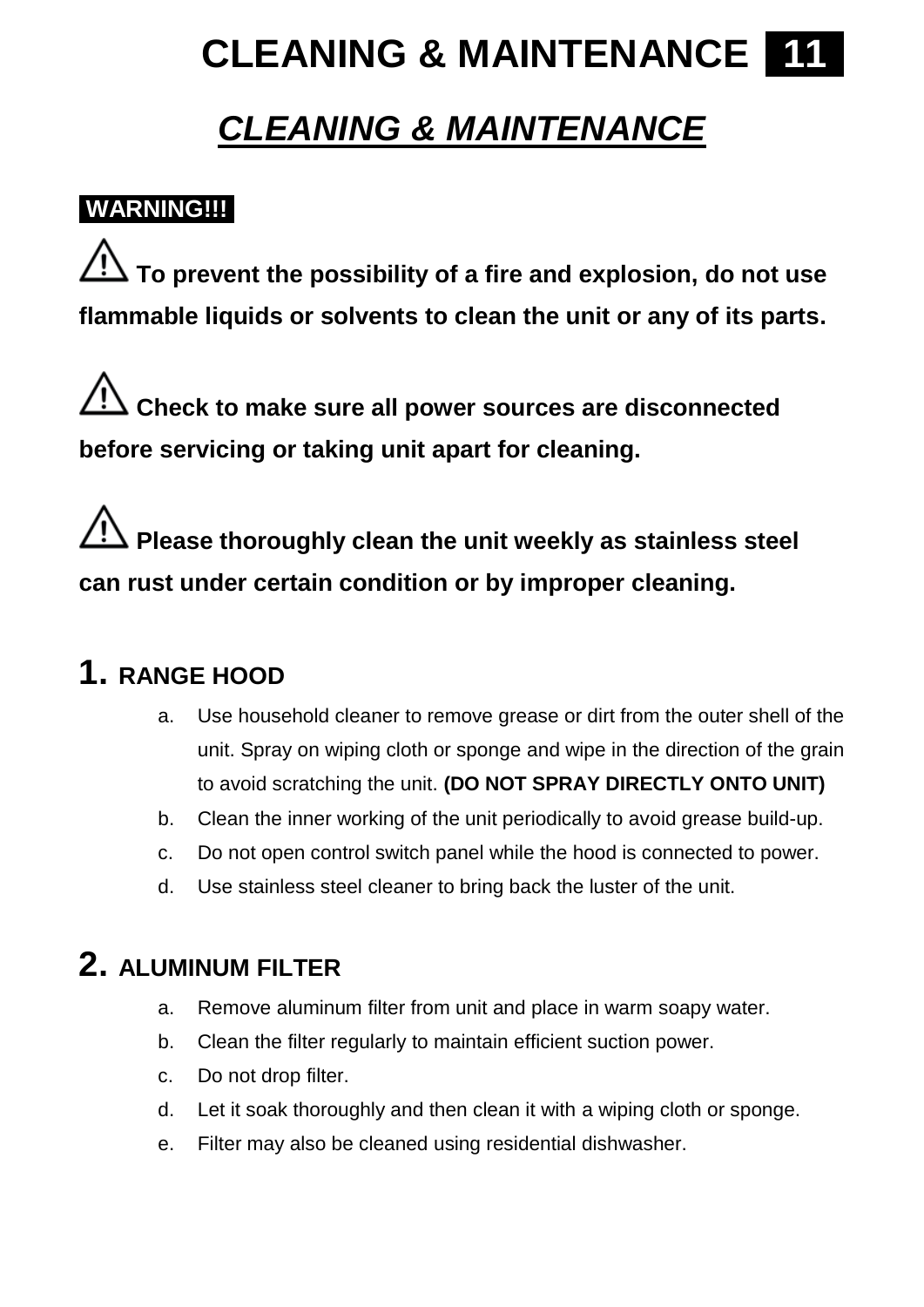

### *TROUBLESHOOTING*

#### **.WARNING!!!.**

**Check to make sure all power sources are disconnected before starting any troubleshooting. Safety gloves and glasses should be worn when working on the unit. Serious injury or death may occur if safety precautions are not followed.** 

| <b>WS-96TB Series</b>                   |                                                                                                                              |  |  |  |
|-----------------------------------------|------------------------------------------------------------------------------------------------------------------------------|--|--|--|
| Light Issue LED (All not<br>turning on) | 1. Locate and Replace defective Fixture (All Fixtures<br>run on same circuit)<br>2. New Transformer replacement is required. |  |  |  |
| LED light issue                         | 1. Check all wiring to and from the unit.<br>2. LED may require new fixture or transformer.                                  |  |  |  |
| Lights Flickering                       | 1. Ensure wires are properly connected<br>2. Replace light if detective.                                                     |  |  |  |
| Burnt/melted control<br>switch          | 1. Complete Control switch replacement is required.                                                                          |  |  |  |
| Speed levels not<br>working correctly   | 1. Check all wiring to and from the unit.<br>2. Complete control switch replacement is required.                             |  |  |  |
| Unit lacking smoke<br>intake            | 1. Check ducting for foreign object.<br>2. Ensure the ducting is properly sealed.<br>3. Clean filters to increase airflow.   |  |  |  |
| Unit showing no power<br>indication     | 1. Make sure the power source is working properly.<br>2. All wiring is connected.<br>3. Check capacitor.                     |  |  |  |
| Unit making humming<br>noise            | 1. Check ducting / dampers for proper installation.<br>2. Replace defective capacitor with new one.                          |  |  |  |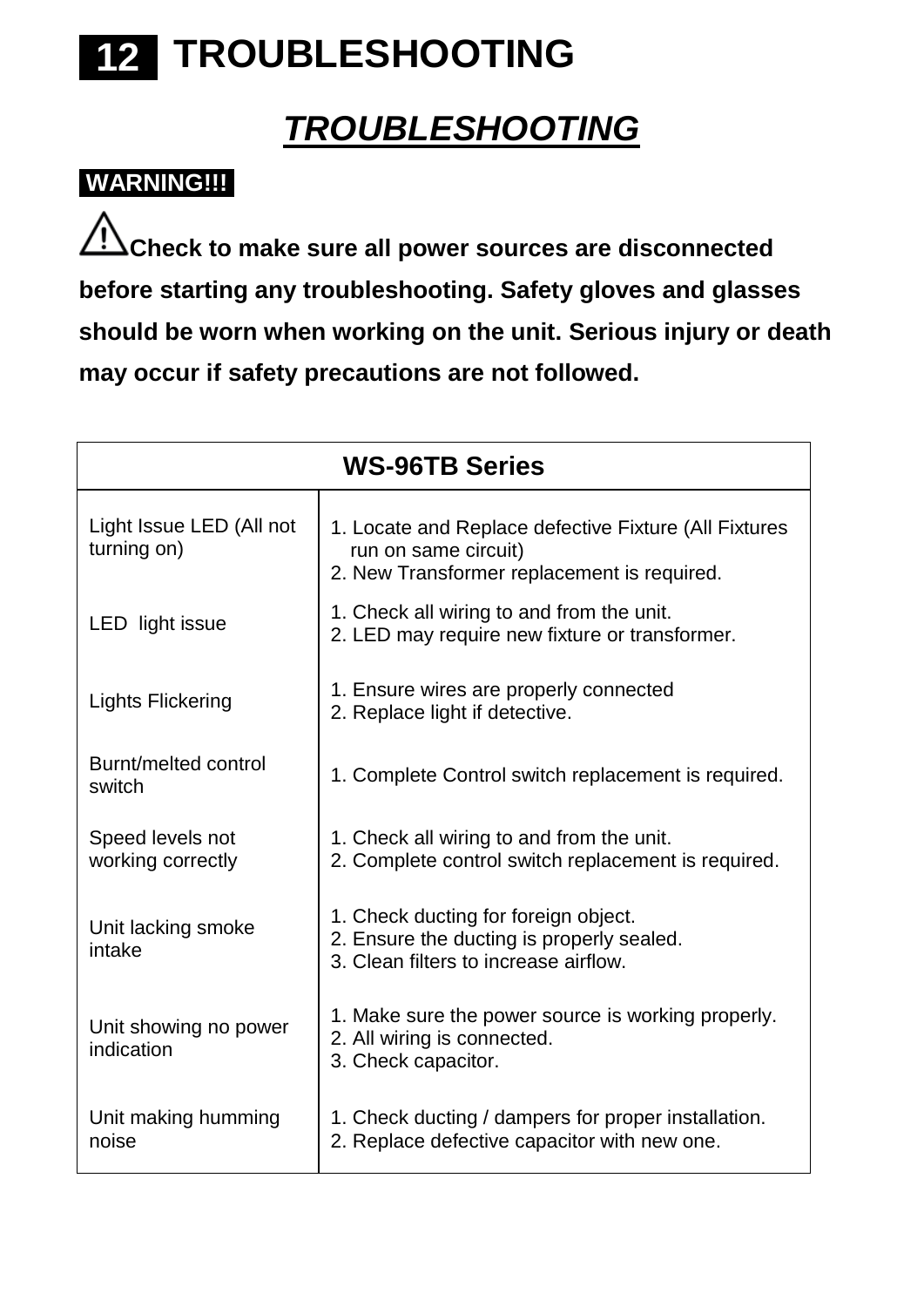# **PART LIST / REPLACEMENT/ WIRING DIAGRAM 13**

### *PART LIST / REPLACEMENT*



| # | <b>Description</b> | #  | <b>Description</b>        |
|---|--------------------|----|---------------------------|
|   | Duct cover bracket |    | Electronic control switch |
| 2 | Duct cover         | 8  | <b>Control Board</b>      |
| 3 | Hood bracket       | 9  | Capacitor                 |
| 4 | Hood body assembly | 10 | Transition collar         |
| 5 | 30" / 36" glass    | 11 | Squirrel cage motor       |
| 6 | LED lights         | 12 | Aluminum Filter x 1       |

# *WIRING DIAGRAM*

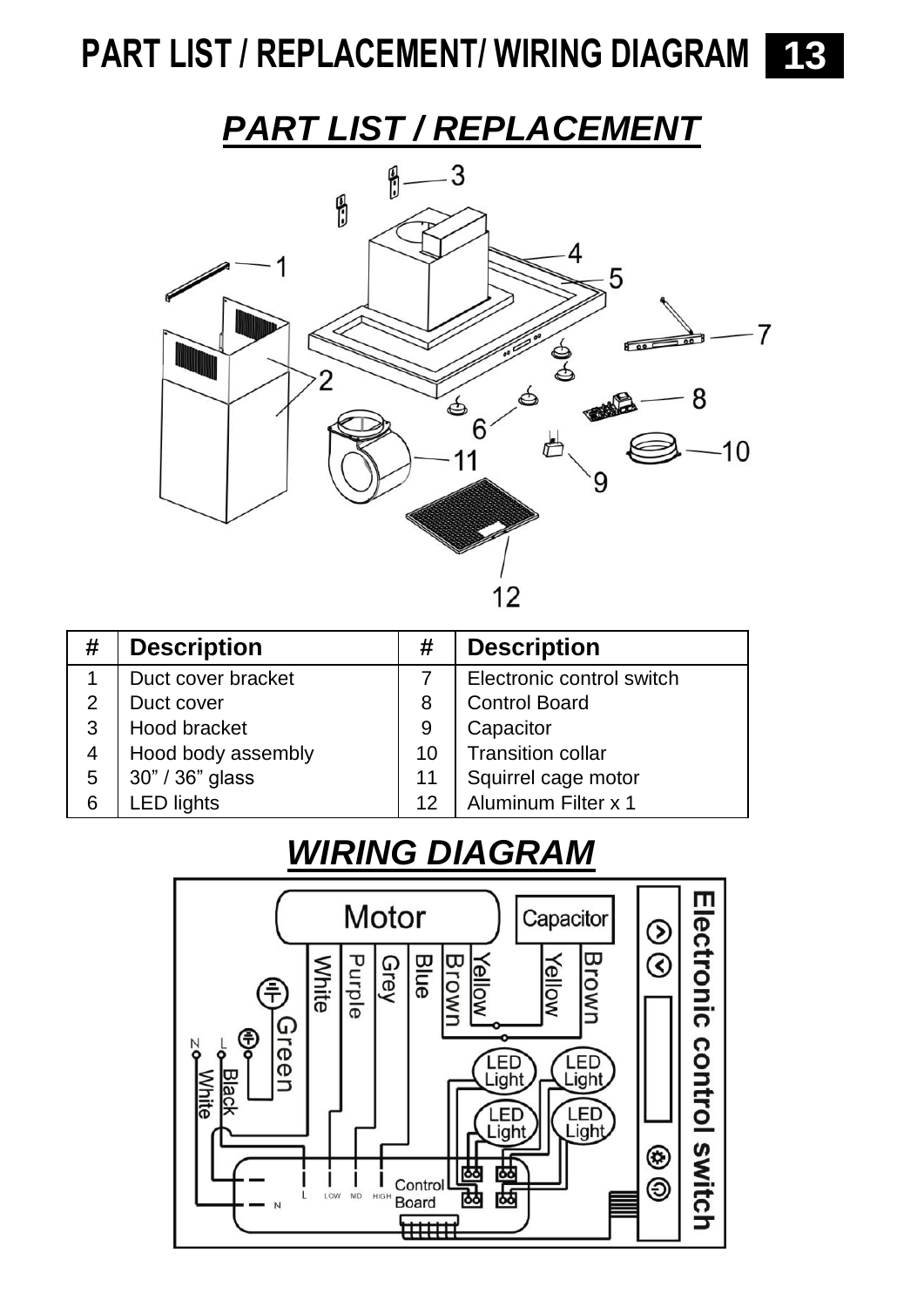# **14 WARRANTY / CONTACT US** *WARRANTY / CONTACT US*

#### **LIMITED WARRANTY**

Windster Hoods Inc. warrants its product against defects in material or workmanship as follows:

**Labor:** For a period of one (1) year from the date of purchase, if the product is determined to be defective, Windster will attempt to repair the product, at its option, at no charge. After the warranty period, customer must pay for all labor charges. During the "labor" warranty period there will be no charge for any work done on the purchased model. (All labor repairs are limited only to the installation of electrical components.)

**Parts:** In addition, Windster will supply, at no charge, new or rebuilt replacements in exchange for defective parts for a period of two (2) years. After the warranty period, you must pay for all parts costs. During the "parts" warranty period, there will be no charge for parts

You must provide the serial number of your unit for any replacement parts during the warranty period. This warranty applies to products purchased and serviced in the United States only.

For products purchased in Canada, please contact your local retailer where you purchased the unit for service.

\* Windster Hoods, Inc. will attempt to repair malfunctioning units prior to shipping a replacement. In the case that a unit cannot be repaired and must be replaced, Windster Hoods, Inc. will not be held liable for removal / installation fees of the malfunctioning / replacement unit